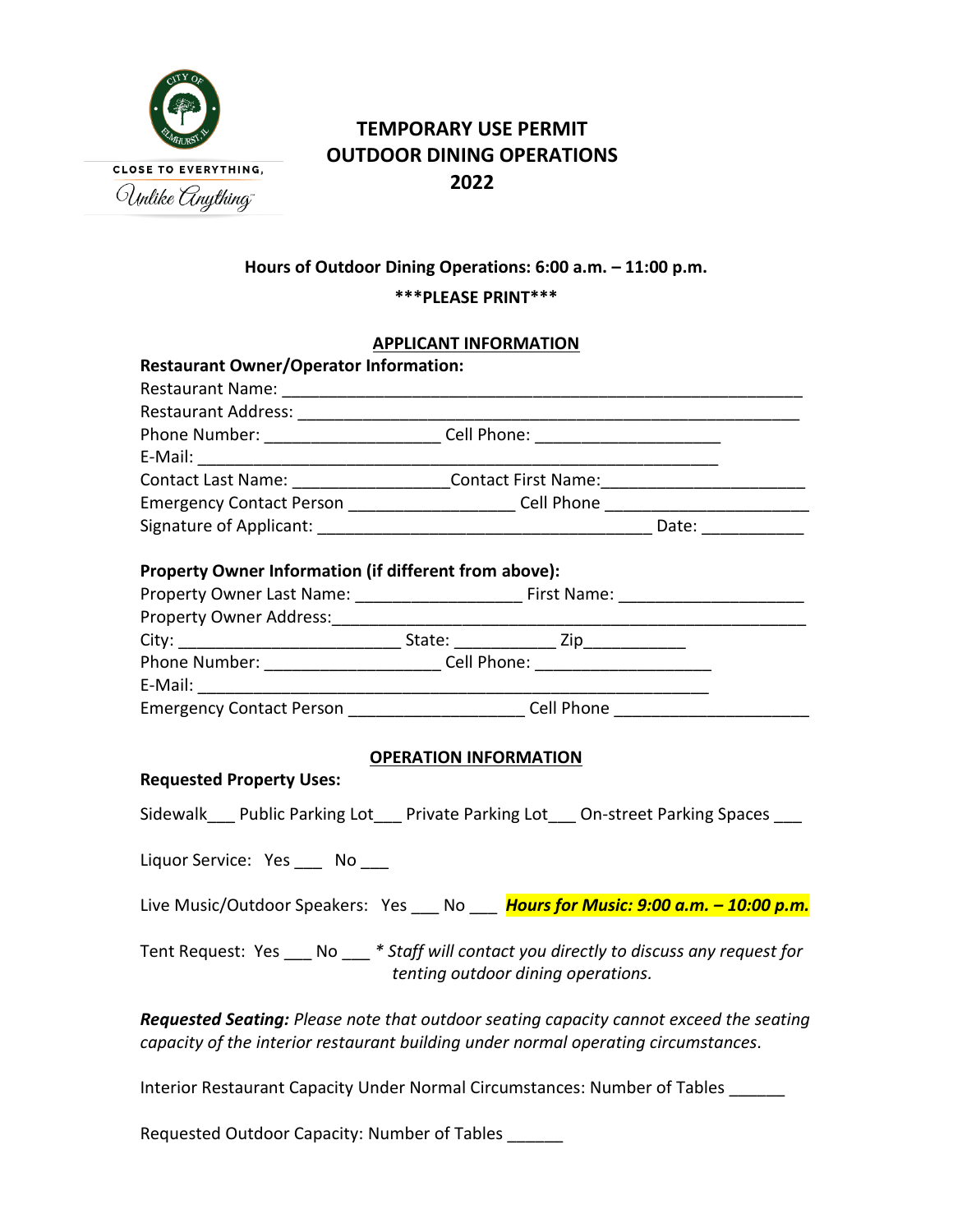### **ADDITIONAL REQUIREMENTS**

#### **Must be submitted with application. Application will not be considered without the submittal of the following items.**

- 1. **Site Plan** that illustrates the proposed layout subject to review and approval. *With permission from neighboring businesses, sidewalk seating may extend beyond business frontage during operations subject to City review and approval. Where permission is not obtained, tables may be placed on sidewalks in front of neighboring businesses beginning at 4:30 p.m. daily subject to City review and approval.* **Site Plan must include the following:**
	- Inclusion of a 60" pedestrian walk-way on sidewalks which must be maintained (Pedestrian area cannot encroach on non-ADA tree grates)
	- Any changes to ingress/egress of parking lots if applicable
	- How many parking spaces are being eliminated if applicable. Parklets must be included on site plan if they are going to be in use.
	- Evidence of safety measures/barriers in parking lots/spaces if applicable (Applicants are responsible for any fencing or materials necessary to designate off the area – additional safety barriers will be provided by the City of Elmhurst subject to review)
	- Proof of compliance with ADA requirements
- 2. **Description:** Attach brief narrative description of outdoor dining operations.
- 3. **Insurance:** Attach evidence of general liability insurance with limits of not less than \$1,000,000 listing the City of Elmhurst as Certificate Holder
- 4. **Hold Harmless**: Attach signed Hold Harmless Agreement indemnifying the City of Elmhurst (Exhibit A)
- 5. **Permissions**: Attach signed letter(s) of permission from property owner and/or neighboring business owners as applicable to your request
- 6. **Fees:**
	- \$100 Application fee
	- Parklets \$500 per parking space

## **ADDITIONAL OPERATIONAL PROCEDURES**

- All Sidewalks and/or Parking Lots must be cleaned at end of service daily
- All tables placed in front of neighboring businesses without specified business permissions must be removed at end of dining service daily
- No Smoking will be allowed in outdoor dining areas

**Applications may be emailed to: Eileen Funk at [Eileen.Funk@elmhurst.org](mailto:Eileen.Funk@elmhurst.org) or Michael Brumm at [Michael.brumm@elmhurst.org](mailto:Michael.brumm@elmhurst.org) or submitted at City Hall attention Eileen Funk. Applications are subject to review and approval and will be reviewed on a first come first served basis during business hours Monday - Friday.**